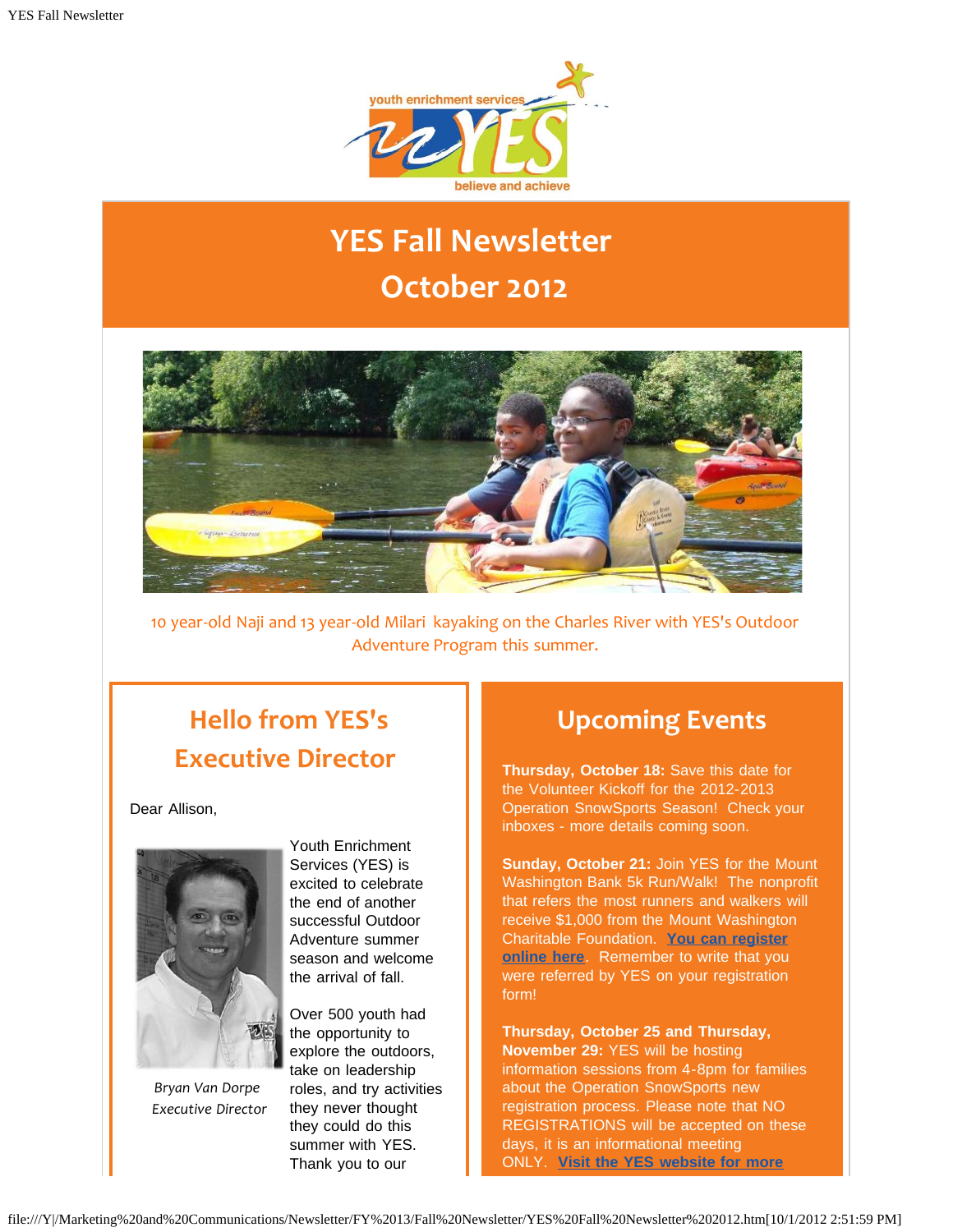generous funders and in-kind partners; enthusiastic summer staff; and dedicated volunteers for making this a **[memorable](http://r20.rs6.net/tn.jsp?e=001AD5fay7F8Zb7pKF32dzBJw42kzG4kYHL7yvYKXr8YUcxl-RQw1wHOLDTyorzEV5QNYDqWl3QoC5o6bh6L9nWB7eJeY4wWBa46OqawPc9Cqkaif1hjfBu6FkdLqjfOVJJlRG2gFx_J8vfmPfY5xT6paxlcOfxqBKwkji9wS4XK-Ei3G0gSTCprsFsDtf9H_aoUkYtzTeaVDSTRbPdl03i5A==) [summer for hundreds of Boston children](http://r20.rs6.net/tn.jsp?e=001AD5fay7F8Zb7pKF32dzBJw42kzG4kYHL7yvYKXr8YUcxl-RQw1wHOLDTyorzEV5QNYDqWl3QoC5o6bh6L9nWB7eJeY4wWBa46OqawPc9Cqkaif1hjfBu6FkdLqjfOVJJlRG2gFx_J8vfmPfY5xT6paxlcOfxqBKwkji9wS4XK-Ei3G0gSTCprsFsDtf9H_aoUkYtzTeaVDSTRbPdl03i5A==)**.

As we look towards the winter and Operation SnowSports program, I would like to take this time to reiterate YES's continued commitment to serving low-income children and families. In Boston, as few as one in ten youth have access to out-of-school time programs. To fill this especially urgent need for struggling families, YES is introducing a new registration process for Operation SnowSports that prioritizes the applications of our low-andmoderate-income families. (Please note that 25% of program slots will be open to families above the income eligibility guidelines.) **[Full](http://r20.rs6.net/tn.jsp?e=001AD5fay7F8ZbsUBp9NTyXrG3L-DinTF5JzcEGVLhN00h5zqRaypVhOI5mH42k3dwYPp08sXE7QXKw3P6OBvVNQoZr6jZBV9atpySobjW6L_xBObqUCY2FWmb5oWpyB6XrhOW60ibc7_XgXJq9ji-sNAdX-FdowqRrfEI5-IjmDx0=) [details on the new registration process can](http://r20.rs6.net/tn.jsp?e=001AD5fay7F8ZbsUBp9NTyXrG3L-DinTF5JzcEGVLhN00h5zqRaypVhOI5mH42k3dwYPp08sXE7QXKw3P6OBvVNQoZr6jZBV9atpySobjW6L_xBObqUCY2FWmb5oWpyB6XrhOW60ibc7_XgXJq9ji-sNAdX-FdowqRrfEI5-IjmDx0=) [be found here](http://r20.rs6.net/tn.jsp?e=001AD5fay7F8ZbsUBp9NTyXrG3L-DinTF5JzcEGVLhN00h5zqRaypVhOI5mH42k3dwYPp08sXE7QXKw3P6OBvVNQoZr6jZBV9atpySobjW6L_xBObqUCY2FWmb5oWpyB6XrhOW60ibc7_XgXJq9ji-sNAdX-FdowqRrfEI5-IjmDx0=)**. We appreciate your support as we work towards serving those with the most limited access to our outdoor enrichment and leadership programs.

This fall has already proven to be full of exciting new opportunities for us here at YES. On September 18th, we held our **[1st Annual](http://r20.rs6.net/tn.jsp?e=001AD5fay7F8ZaCTb3OLgIaZScc3PMWc3NUWluYU7g3s7MDM5tlfuR91WlPUaqWCdldLJEiYS870hWUYSLWaR5_LZ_g5cwBuBUDs13VYV6Zcz9dLEbdRdJwjpYCiuwcDVBnvljGtUIfPyLaSmYX-MOZqoxfpflgCpmkfYCSgFY590IQ8GYdeIKCqXJZGgKLXkVRY6iZKIMafvBisleJQEhPRw==) [YES Harbor Cruise](http://r20.rs6.net/tn.jsp?e=001AD5fay7F8ZaCTb3OLgIaZScc3PMWc3NUWluYU7g3s7MDM5tlfuR91WlPUaqWCdldLJEiYS870hWUYSLWaR5_LZ_g5cwBuBUDs13VYV6Zcz9dLEbdRdJwjpYCiuwcDVBnvljGtUIfPyLaSmYX-MOZqoxfpflgCpmkfYCSgFY590IQ8GYdeIKCqXJZGgKLXkVRY6iZKIMafvBisleJQEhPRw==)** aboard the Provincetown II. The event was a great success and raised over \$3,000 for YES's youth programs. Thank you so much to the YES Development Committee for its leadership in planning the event and to the **[Bay State Cruise Company](http://r20.rs6.net/tn.jsp?e=001AD5fay7F8Za_npzMNzVWArOxoSbFxC5p0G0Vr9UFvJ5e6TgNR8JtRS-LNUh9PEK9s1F9AizsktMSs-O9U1wj7vSQbBk3s8D7SZAqrzx1xFdfBjUIVQ5YsOYBoBw-jw9W)** for its generosity in hosting us.

In other news, Columbia Business School Alumni recently awarded YES three months of pro bono consulting services to further develop our YES Alumni Circle. This project will enable YES to plan and execute a new phase in development of our alumni group. I encourage all YES alums to **[email their](mailto:atripp@yeskids.org) [contact information](mailto:atripp@yeskids.org)** to us so we can keep you up to date on this exciting initiative!

Lastly, I would like to invite you to join YES at the **[Mount Washington Bank Run/Walk 5k](http://r20.rs6.net/tn.jsp?e=001AD5fay7F8ZZWCCH1r7bKRKuOLG0Lcx2aSPgjXLPb_86bnveTmG72M_Ndzwmn788kLiKqZMYjsDKh-StdRMMVJ2BLY99EjX7IS2lj9Q-K9c4y2Km7NC_e8IW4neZw0BWaGC179D1LTl_h7nZnaDA5S_9INk5PAqJdQlQEMe8H3Qg=)** on Saturday, October 21st. All ages are welcome. The nonprofit that registers the most runners and walkers will be awarded a \$1,000 from the Mount Washington Bank Charitable Fund. If you want to help us win the prize, please note that you are running with YES when you register.

Best wishes for an enjoyable fall,

#### **[information](http://r20.rs6.net/tn.jsp?e=001AD5fay7F8ZanUAsoUU62wanT9TBeHECOKAXdaezERBfQhezR4n5R5nIO0PznwNRvBqQNQvs4P8lRFNf16v0xs8YK7wkpbJPX2dzGhkyiOro=)**.

**Wednesday, November 7:** YES will be recruiting volunteers and spreading the word about YES at the **[BSSC Blizzard](http://r20.rs6.net/tn.jsp?e=001AD5fay7F8ZbxR1Tck4gdF0otKbsicIamunVnjk9qihSnEZvtm-8PhozSaUg9S0GMCIeorM-i2Axu3wkOAr_vVzVnyvMkXHZ2RuDoA5lqWuL8iMKvOvZzyYNac5MTMyiGEqwnb5BmxizP1b4dzIU9tjfx3Z-fkmu5l5LBP6YZiVCLcQAIMfe7ovImeWtJqbDb)**! Come kick off the ski season with BSSC (Boston Ski & Sports Club), YES and tons of other ski and snowboard exhibitors.

**Thursday-Sunday, November 8-11:** YES will have a table at the **[Boston Ski and](http://r20.rs6.net/tn.jsp?e=001AD5fay7F8ZZ0XtYuHt8K35TH6VTVJG4ICbSSSWPC7l0s9xhoR-7nin5Mk9Bc6PLIxunU7U-Loj537-3wPTqls4mGOUDUY7w-NCGYTzyzEf37dRlgIJWI9JVgmpwB6k_Z5sNRabcHHeQ=) [Snowboard Expo](http://r20.rs6.net/tn.jsp?e=001AD5fay7F8ZZ0XtYuHt8K35TH6VTVJG4ICbSSSWPC7l0s9xhoR-7nin5Mk9Bc6PLIxunU7U-Loj537-3wPTqls4mGOUDUY7w-NCGYTzyzEf37dRlgIJWI9JVgmpwB6k_Z5sNRabcHHeQ=)**. Stop by to learn more about our programs and volunteer opportunities!

## **Operation SnowSports Registration**



Do you know a youth between the ages of 7 and 18? Give them the opportunity to get outdoors this winter with YES's Operation SnowSports program.

YES is launching a new Operation SnowSports registration process in response to feedback from youth and families. There will be **[two information](http://r20.rs6.net/tn.jsp?e=001AD5fay7F8ZYKFIdByNPi5NSNPIxMc_ZPv4bLM2akRKcgBJXAW9Lf2WRJ1tTFtx2vZgBZEAa1kTdOJ7wM6a36Ie6iADDmMu-oT_c4HoDmIxguB5co22MQcyzDF9EiYiGiBilA1yfPdaV_v1CHZco_oChjgNg8PoYBchpGvKyaTHSeXjgZucA8wPHK-I7DYDtYA8jvg4sGl0Y=) [sessions](http://r20.rs6.net/tn.jsp?e=001AD5fay7F8ZYKFIdByNPi5NSNPIxMc_ZPv4bLM2akRKcgBJXAW9Lf2WRJ1tTFtx2vZgBZEAa1kTdOJ7wM6a36Ie6iADDmMu-oT_c4HoDmIxguB5co22MQcyzDF9EiYiGiBilA1yfPdaV_v1CHZco_oChjgNg8PoYBchpGvKyaTHSeXjgZucA8wPHK-I7DYDtYA8jvg4sGl0Y=)** at the YES office on **October 25th** and **November 29th** all from 4-8pm. These are opportunities for families, parents, and youthserving agencies to ask questions about the new registration process, learn about income eligibility guidelines, the timeline of the registration process, and our new cancellation policies. **No RSVP is necessary to attend. Also, please note that NO**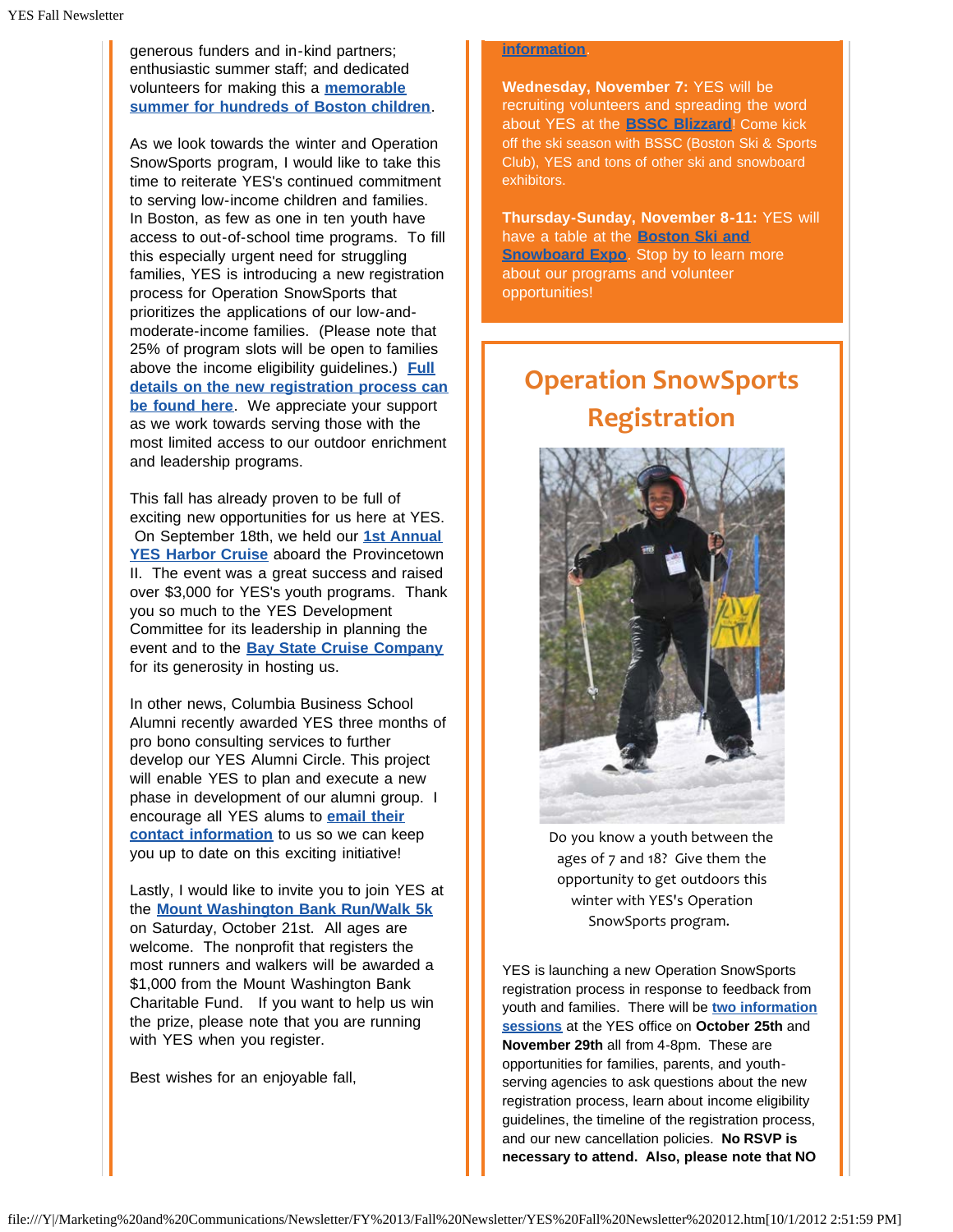Syan

Bryan Van Dorpe Executive Director

### **YES Volunteer Opportunities**

#### **OPERATION SNOWSPORTS**

**Junior Volunteer Applications** for the 2012- 2013 Season are due to the YES office on October 12, 2012. **[Applications can be](http://r20.rs6.net/tn.jsp?e=001AD5fay7F8ZaKWiaovU3A47pnzNqIZVi6GcRWJzzvdGTYlR1SOIP2_DozhqEmXTAfqfm3DY5wEFoDrr9efswN42IWpRkRISDSdXbYNGGC6VJOIjF16IMf27Rlp9pvafj2QsG7a_XSd6XxCOlpgO8rSh2oawWriW68) [found here](http://r20.rs6.net/tn.jsp?e=001AD5fay7F8ZaKWiaovU3A47pnzNqIZVi6GcRWJzzvdGTYlR1SOIP2_DozhqEmXTAfqfm3DY5wEFoDrr9efswN42IWpRkRISDSdXbYNGGC6VJOIjF16IMf27Rlp9pvafj2QsG7a_XSd6XxCOlpgO8rSh2oawWriW68)**.

**Adult Volunteer Applications** for the 2012- 2013 \Season are due to the YES Office November 30, 2012. **[Applications can](http://r20.rs6.net/tn.jsp?e=001AD5fay7F8ZYu3vpMxj72DTSIKFG9HrDfb31A4W2zuS6l1is0SqUDyLeJCMlzhUhlFJ4R5N8Sga8jTTxLJosE8ToCY27TcS1FbkKWajuL_x89YD_pKlG5Cn0EiUV7VY8cu46nSiHdNs846Rm7WMYUYR-ATokG8A-u) [be found here](http://r20.rs6.net/tn.jsp?e=001AD5fay7F8ZYu3vpMxj72DTSIKFG9HrDfb31A4W2zuS6l1is0SqUDyLeJCMlzhUhlFJ4R5N8Sga8jTTxLJosE8ToCY27TcS1FbkKWajuL_x89YD_pKlG5Cn0EiUV7VY8cu46nSiHdNs846Rm7WMYUYR-ATokG8A-u)**.

#### **YES ACADEMY**

YES Academy Adult Volunteer Applications are now available. **[Click here to learn more](http://r20.rs6.net/tn.jsp?e=001AD5fay7F8ZbUy6A3SsGuHQrBrOE0XWcaeCMcVaRIsEkAOWsMlR0jvL4KcRXoX39v60IdvSs2iXQKBKp_G3OwPpIPiDfldvbBFPNwCdyin8V_crD6Rz_q0jK74IaDEucJlo8p1oK3AGQOYldFZF3NcaOXJ823dkCZ)**.

## **A Summer to Remember for YES's GOAL Girls**

Boston teens and pre-teens had tons of fun this summer with YES's Girls Outdoor Adventure Leaders (GOAL) program. The girls had the opportunity explore the outdoors and experience kayaking, mountain biking, swimming, and rock climbing.They also had a chance to try activities like lacrosse (pictured below), yoga, horseback riding, and an educational lesson at the Institute of Contemporary Art. One of the girls' favorite activities of the summer was surfing at Hampton beach. Most of the girls were new to the sport, but they faced the cold ocean water and surfed like pros!

A parent recently wrote to us and had to this to say about her child's experience as a GOAL girl: "**My daughter has gained confidence in the ability to overcome challenges.**" That's what GOAL is all about -- self-confidence, girl power, and FUN!

**REGISTRATIONS will be accepted** at these info sessions. **[Email](mailto:programs@yeskids.org)** or call YES's Operation SnowSports Program Coordinator, Kelley Coughlin, with any questions.

## **Join YES this Fall for Cross Country**

Interested in joining the YES Fall Cross Country Program? Youth ages 8-14 are invited to join YES at Moakley Park in South Boston on Mondays for a developmental cross country program. **[More information can be](http://r20.rs6.net/tn.jsp?e=001AD5fay7F8ZbVK_u_S4vhu6wSCqyplhyj0-uNU1yD371z1scrlJUvnAcEx8hNhlmQqfwM_31qMM3rUrYnX3vUgbfS23QJ1dUY-v5nKAdgA7Sii37kc-2yR9_Tu1hiTjWCw-qsWfyReK31e97E-TDMGoIWbcC1YoDt) [found here.](http://r20.rs6.net/tn.jsp?e=001AD5fay7F8ZbVK_u_S4vhu6wSCqyplhyj0-uNU1yD371z1scrlJUvnAcEx8hNhlmQqfwM_31qMM3rUrYnX3vUgbfS23QJ1dUY-v5nKAdgA7Sii37kc-2yR9_Tu1hiTjWCw-qsWfyReK31e97E-TDMGoIWbcC1YoDt)** Thanks to our generous corporate sponsors, this is a free program for youth!



### **Youth Profile: Lisa G.**

11-year-old Lisa G., like many other YES Kids, heard about the program through family friends. This was her first season with YES and she was excited to participate in the Outdoor Adventure program to gain exposure to new activities.

During Outdoor Adventure 2012, Lisa participated in a Kayaking trip as well as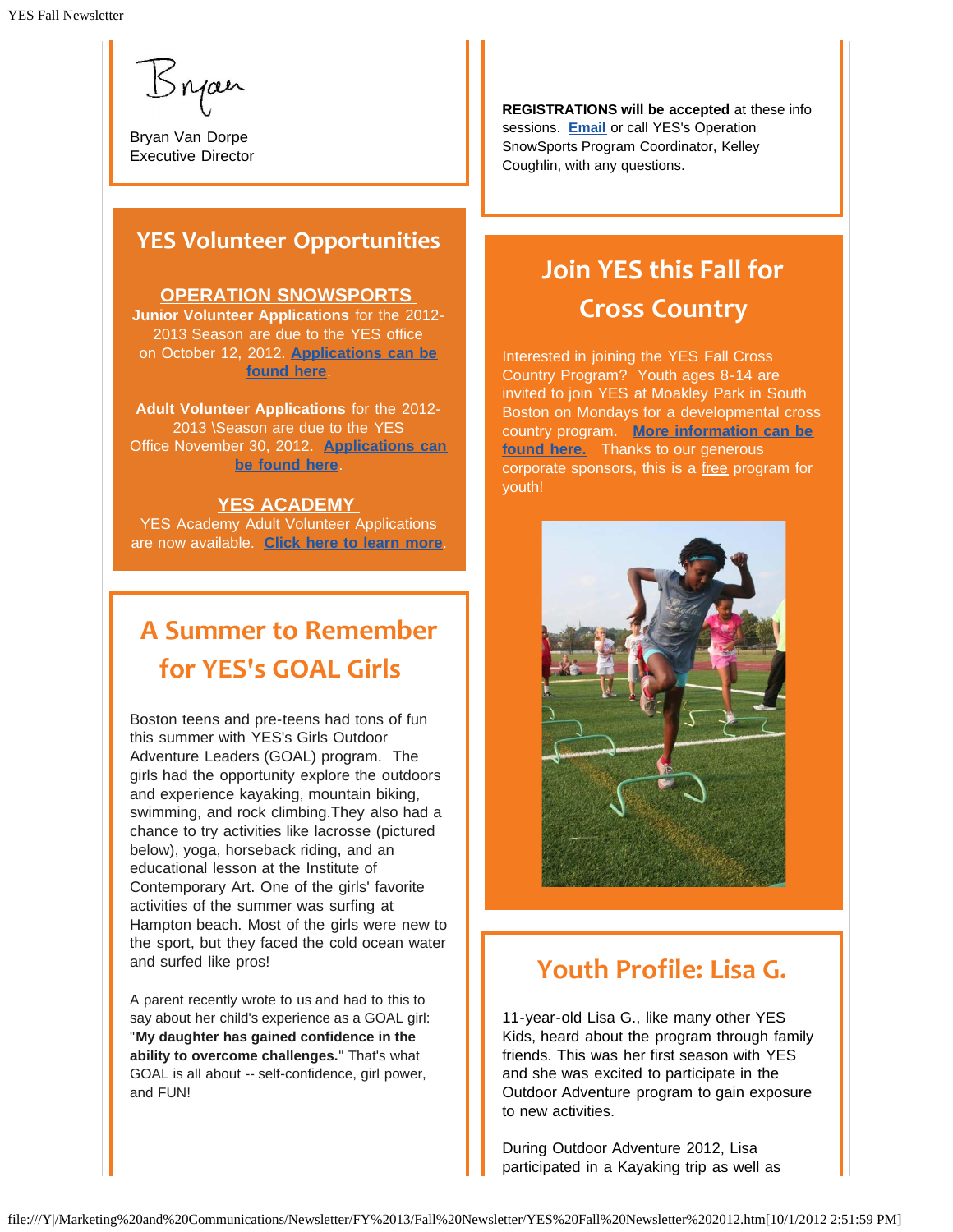

Do you know a middle school girl (ages 10- 14) who might be interested in GOAL for the school year? **[Application, schedule and](http://r20.rs6.net/tn.jsp?e=001AD5fay7F8ZamRnFphnYQndKhQzNI_z4XuLNH9VJhqFP0wwmJnzpw2e1oESKx0t5GP_rD_dWaV3CGQg7k31wGUWMYNYtDpMP9r-Q50KbVDHBAwHK5UQYEYYdAWwdNp9BlD8_QpFLk8A2T2hQJVCzzUvTZhB4ichVL) [program information can be found on the](http://r20.rs6.net/tn.jsp?e=001AD5fay7F8ZamRnFphnYQndKhQzNI_z4XuLNH9VJhqFP0wwmJnzpw2e1oESKx0t5GP_rD_dWaV3CGQg7k31wGUWMYNYtDpMP9r-Q50KbVDHBAwHK5UQYEYYdAWwdNp9BlD8_QpFLk8A2T2hQJVCzzUvTZhB4ichVL) [YES website.](http://r20.rs6.net/tn.jsp?e=001AD5fay7F8ZamRnFphnYQndKhQzNI_z4XuLNH9VJhqFP0wwmJnzpw2e1oESKx0t5GP_rD_dWaV3CGQg7k31wGUWMYNYtDpMP9r-Q50KbVDHBAwHK5UQYEYYdAWwdNp9BlD8_QpFLk8A2T2hQJVCzzUvTZhB4ichVL)**

# **Outdoor Adventure Program Summer 2012**

This summer, 538 kids and teens got the opportunity to participate in YES's Outdoor Adventure Program. Youth went mountain biking, fishing, hiking, kayaking, rock climbing, sailing, surfing, and participated in track and field. It was our most successful summer ever! Youth gained self-confidence and leadership skills, interacted with positive adult role models, and tried new outdoor activities they never thought that they could do!



**12-year-old Christina from Mattapan kayaking on the Charles River with YES's Outdoor Adventure Program this summer.**

Thank you to our Outdoor Adventure program partners -- Charles River Canoe & Kayak,

week-long Sailing and Rock Climbing camps.

The first day on the ropes course at MetroRock was scary for Lisa. Climbing 25 feet in the air on elements tested both Lisa's physical and mental strength. She remembers that moment of trying to not look down, thinking "I wasn't trusting enough of the harness. When I fell, I recognized that the harness did its job. Then I had a wonderful experience!" **After this experience of trying something new and overcoming her fears, Lisa's self-confidence soared!**



11 year-old Lisa G., at Quincy Quarries with YES on a week-long rock climbing adventure. Lisa is coming back to YES this winter for Operation SnowSports activities!

Lisa initially trained at indoor rock climbing facilities and then graduated to rock climbing outdoors. By the end of the week, Lisa was rappelling down 100-foot cliffs at the Quincy quarries! **Lisa was an inspiration to the other kids and YES's Staff as her confidence grew and she took on new challenges without hesitation.**

Thinking back on her summer, Lisa is happy she joined YES because it "makes kids try new things." But Lisa did much more than just "try something new" this summer -- she boosted her self-confidence and became an positive role model to other youth at YES.

## **Are You a YES Kid Alum?**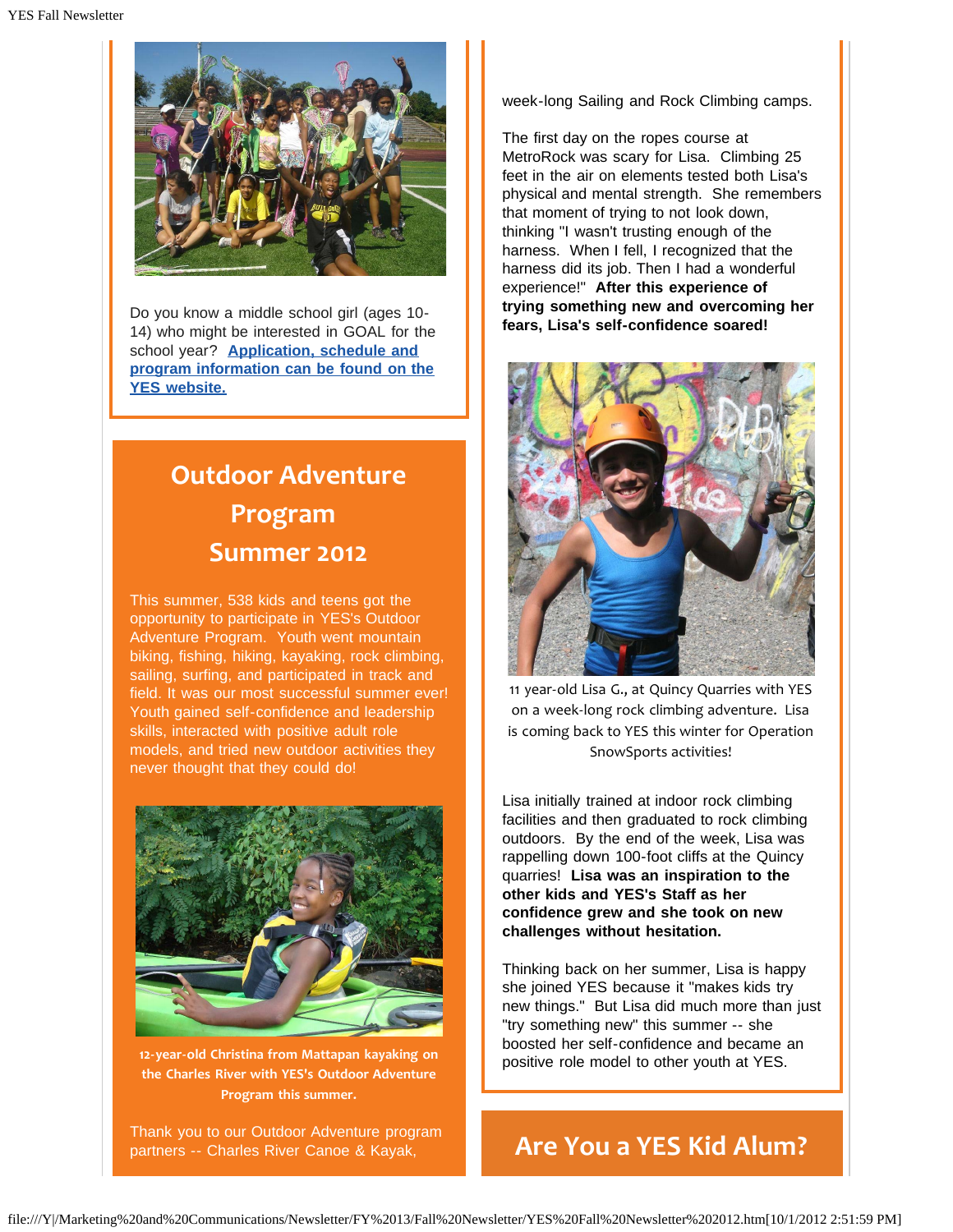Cinnamon Rainbow Surf Company, Community Boating, The Fishing Academy, MetroRock, and Wompatuck State Park -- for providing YES Kids with safe equipment, expert staff, and incredible environments to explore the outdoors.

**[See the full album of Outdoor Adventure](http://r20.rs6.net/tn.jsp?e=001AD5fay7F8Zb7pKF32dzBJw42kzG4kYHL7yvYKXr8YUcxl-RQw1wHOLDTyorzEV5QNYDqWl3QoC5o6bh6L9nWB7eJeY4wWBa46OqawPc9Cqkaif1hjfBu6FkdLqjfOVJJlRG2gFx_J8vfmPfY5xT6paxlcOfxqBKwkji9wS4XK-Ei3G0gSTCprsFsDtf9H_aoUkYtzTeaVDSTRbPdl03i5A==) [photographs online here!](http://r20.rs6.net/tn.jsp?e=001AD5fay7F8Zb7pKF32dzBJw42kzG4kYHL7yvYKXr8YUcxl-RQw1wHOLDTyorzEV5QNYDqWl3QoC5o6bh6L9nWB7eJeY4wWBa46OqawPc9Cqkaif1hjfBu6FkdLqjfOVJJlRG2gFx_J8vfmPfY5xT6paxlcOfxqBKwkji9wS4XK-Ei3G0gSTCprsFsDtf9H_aoUkYtzTeaVDSTRbPdl03i5A==)**

# **Support the YES Kids Campaign!**

YES depends on private contributions for nearly 75% of our \$1 million annual operating budget. Donations of any size are deeply appreciated and help us meet the growing needs of the 1,500 children and teens whom YES serves each year.

### **DONATE NOW**

You may designate your donation to benefit a specific program or support a particular activity, or you can leave it unrestricted to allow us to use it where it is most urgently needed.

#### Thank you for your support!



YES is expanding our Alumni Circle! We want to document the history of YES and support the new generation of YES Kids! We are looking for alums to join this new initiative. Lots of exciting activities and events are in the works.

**Send your contact information and years you were involved at YES to Allie Tripp (atripp@yeskids.org).**



**PS - Do you recognize the above logo, YES alums?** Share your YES memories and stories on the **[YES Facebook](http://r20.rs6.net/tn.jsp?e=001AD5fay7F8ZYiHgG2useLp2o_NOhVf6LB3u8E1OZaKrJik6lEPu2C_T7Qb0Ay2LnIiKTgsjb-7Ek79tD1MD32NlVJ6dM71SMJ3jh7fcUOR2ec0IrRnW0VXs5xTtKqKkSl)** or **[email it in to](mailto:atripp@yeskids.org) [YES](mailto:atripp@yeskids.org)**! We will feature it in our next newsletter!

## **1st Annual YES Harbor Cruise Raises over \$3,200!**

Thank you to everyone who attended *Cruisin' for the Kids - 1st Annual YES Harbor Cruise* on Tuesday, September 18. **Over \$3,200 was raised for YES's programs!** You can view a full album of event pictures **[online here](http://r20.rs6.net/tn.jsp?e=001AD5fay7F8ZaCTb3OLgIaZScc3PMWc3NUWluYU7g3s7MDM5tlfuR91WlPUaqWCdldLJEiYS870hWUYSLWaR5_LZ_g5cwBuBUDs13VYV6Zcz9dLEbdRdJwjpYCiuwcDVBnvljGtUIfPyLaSmYX-MOZqoxfpflgCpmkfYCSgFY590IQ8GYdeIKCqXJZGgKLXkVRY6iZKIMafvBisleJQEhPRw==)**.



This event would not have been possible without the generosity of **[Bay State Cruise Company](http://r20.rs6.net/tn.jsp?e=001AD5fay7F8Za_npzMNzVWArOxoSbFxC5p0G0Vr9UFvJ5e6TgNR8JtRS-LNUh9PEK9s1F9AizsktMSs-O9U1wj7vSQbBk3s8D7SZAqrzx1xFdfBjUIVQ5YsOYBoBw-jw9W)** who donated the use of the *Provincetown II* for the harbor cruise! Thank you!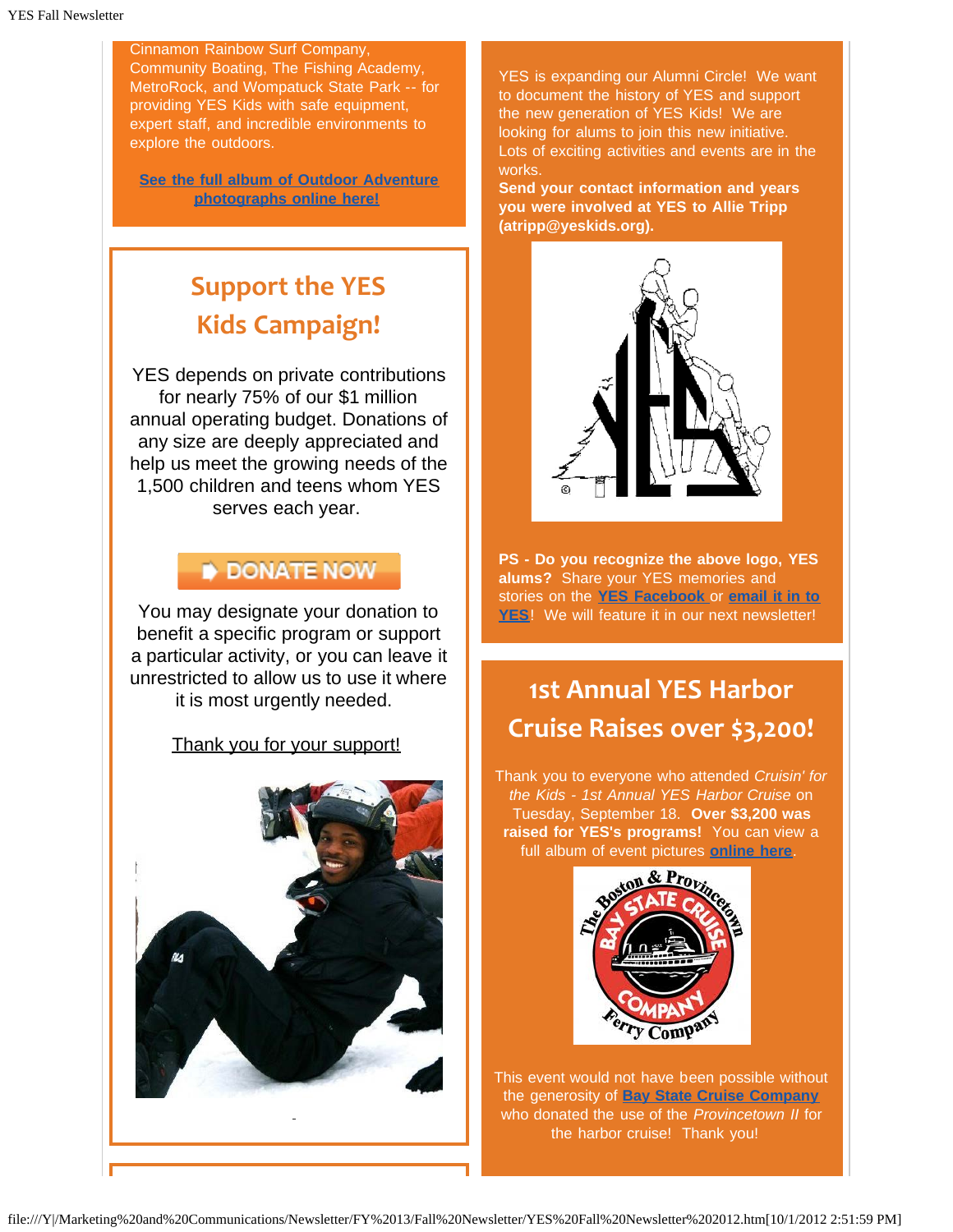# **Are You On LinkedIn?**



You can now add YES to your LinkedIn profile as an "Organization You Support!"

### **[Click here for directions](http://r20.rs6.net/tn.jsp?e=001AD5fay7F8ZaEtTiNYkeDCMkVX-9bG7yJjCIdQuhsNsBzysTWvTkNOvdgbAEugG95IxkC7ko09j2uZu7jpyoTmaT4y6ib-L7imdiwyAz84-GquN9jDheVDYPkBR4tAAJqeWWgR0OqLzDIgMphdtpasfYvRWdxpG90Ef2klLH6nP8gHEHzgoz0Dh4PqPyu8cAMnbaQnACYBXG9J6MnEnV8TFLRFtpeiXVCsTlHMiiy21Mnw9yhuzD7SA==)**



(L to R) YES Board member, Peter Haffenreffer; Robin Haffenreffer; and YES Executive Director, Bryan Van Dorpe.



(L to R) YES Development Committee members (and Harbor Cruise event planners!) Jennifer Maitland, Stephanie Krzyzewski, and Katie Haffenreffer.



(L to R) Volunteer Susan Ohlson; YES Volunteer Director, Burton Miller; and volunteers Heather Manning, Conor Bryant, and Ryan Monaghan.